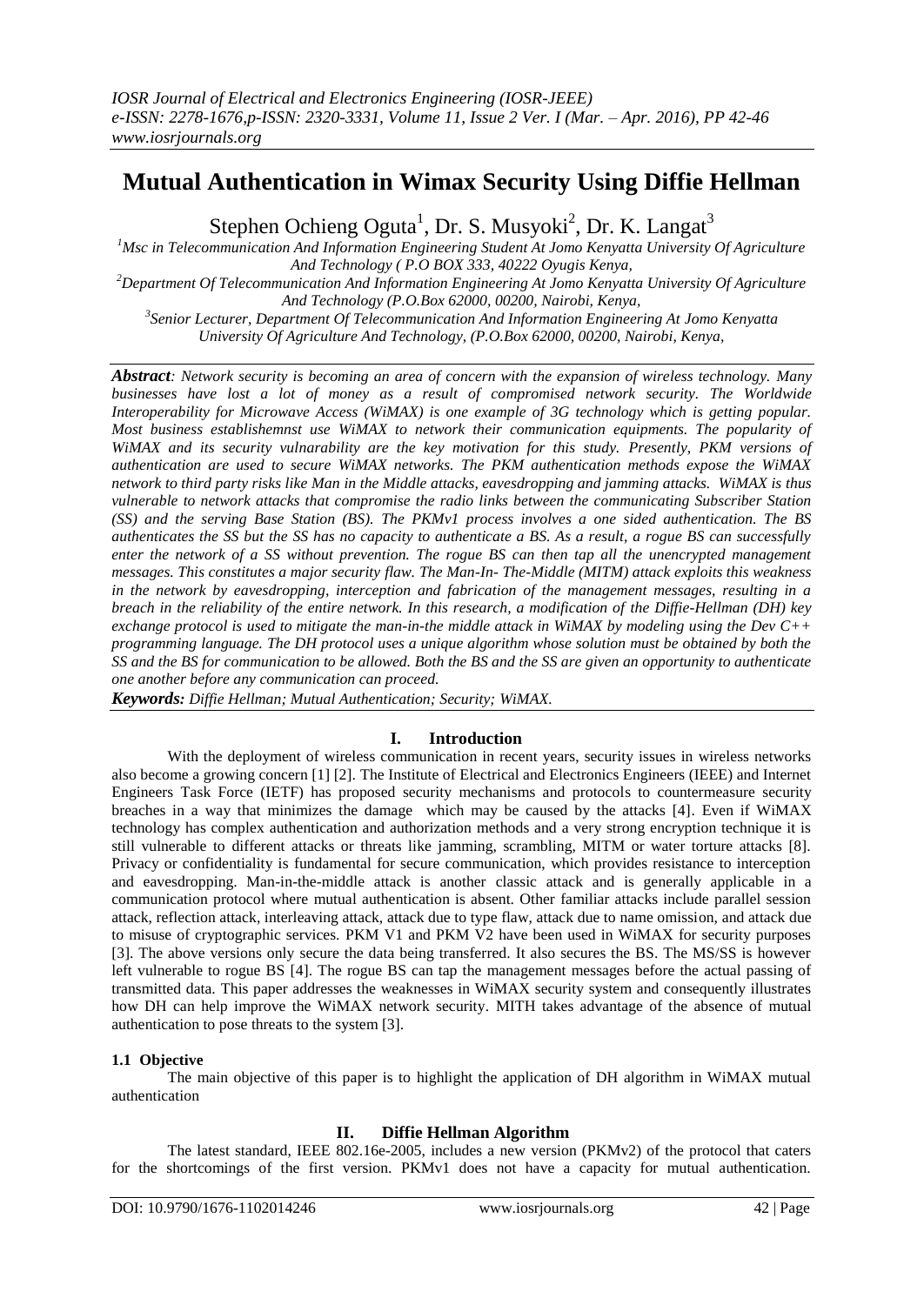Furthermore PKMv2 supports two different mechanisms for authentication: the SS and the BS may use RSAbased authentication or Extensible Authentication Protocol (EAP) -based authentication [21]. This is because the RSA based authentication applies X.509 digital certificates together with RSA encryption. Authentication is therefore made more secure. However, the exchange of vital management information is done before securing the network. In the PKMv2, the BS asks the SS for its certificates and manufacturing IDs. The BS also sends its management information details to SS in the public environment. Such vital information can be tapped by a rogue Station.

Mutual authentication takes place in PKMv2 only after the transfer of management information. This is where DH algorithm comes in handy. DH carries out authentication first before the exchange of management information gets transferred.

The basic version of the Diffie-Hellman protocol is implemented as described below:

2

Let

#### $PKMS = GNb \text{ mod } P$ 1

 $PkBS = GNa \mod P$ 

Where:

- PkMS is the mobile Station's public key
- PkBS is the base Station's public key
- G and P are global variables called primes numbers
- G is a primitive root of P.
- 'Na' and 'Nb' are the private keys of the MS and the BS respectively.

In the basic version of DH, after the respective exchange of the public keys, the MS and the BS calculate the shared encryption key as shown in the equations 1 and 2. In order to implement mutual authentication, AS sends Na to BS, BS calculates AKB [6], [7]. BS then sends another unique number Nb to SS. Similarly, SS calculates AKS. If AKS is equal to AKB, AS believes this message sent by BS [8]. The AK in both SS and BS is calculated as follows:

#### $AK = GNb \text{ mod } P = GNa \text{ mod } P$ 3

The equation 3 illustrates the implementation of DH protocol.



**Figure 1: Implementation procedure for DH**

Key

Na- Unique number from SS Nb- Unique number from BS AKB- BS authentication key

## **The Diffie Hellman Mutual Authentication Code**

Diffie-Hellman key exchange (DH) is a cryptographic protocol that allows two parties that have no prior knowledge of each other to establish together a shared secret key over an insecure communications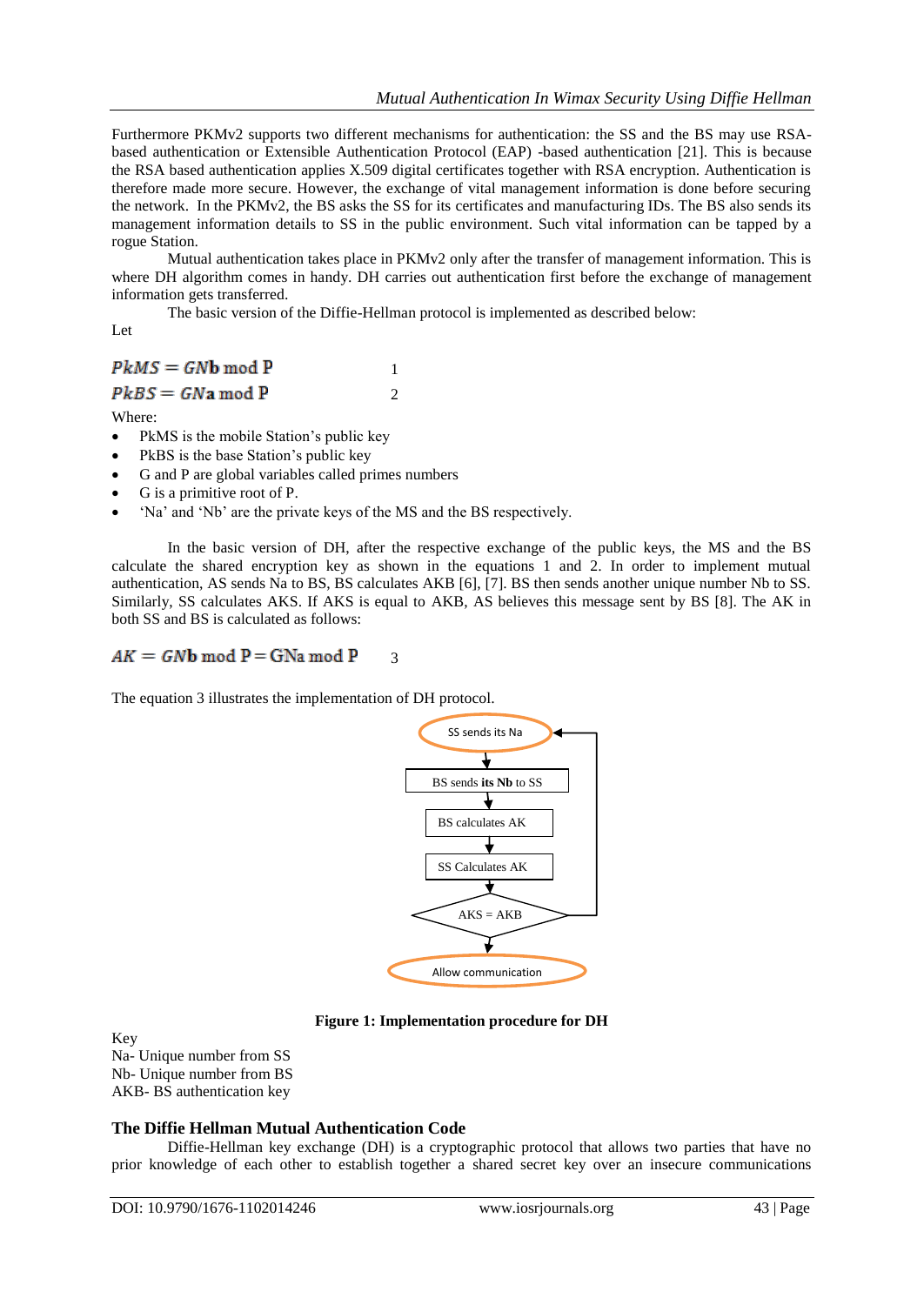channel [2] [5]. Then they use this key to encrypt subsequent communications using a symmetric-key cipher. The scheme was first published publicly by Whitfield Diffie and Martin [4].

Figure 3.1 illustrates the implementation procedure of the proposed protocol. The SS sends a number Na to the BS. The BS then sends another unique number Nb to SS. BS calculates a unique authentication key using the number received from the SS. The SS also calculates a unique authentication key using the number received from the BS. The two results obtained from the calculations must be the same for authentication is to succeed. Communication will be terminated if AKS and AKB are not the same. The mutual authentication code for DH protocol is programmed in Dev C ++ as shown in the code at the appendix section. The following code is written in Dev C++. This program has the mutual authentication functions that illustrate DH algorithm.

#### **III. Results And Discussion**

Dev  $C ++$  allows for the demonstration of DH mutual authentication. The above code is written to help a BS and an SS to communicate one to another and in the process establish a shared authentication key that is later used to access the network [1]. The Responder commits to a protocol session with the Initiator if, and only if, it has correctly finished the session with the Initiator. The Responder will only commit to the Initiator if the latter is correctly authenticated by the Responder and the same applies to the Initiator, if it correctly validates the identity of the Responder as expressed in the challenge response process of the model. In the equations above, Nb is the nonce generated by the Responder, while Na is the nonce generated by Initiator.

Equation 3 explains that a shared authentication key must be obtained if two parties are to communicate. The results obtained in figure 2 below show the mutual authentication process. The SS selects its first number to be used in the DH algorithm. This number is used to obtain that calculation result. The result is then sent to BS in a public non secured environment [4]. The BS equally selects its number then sends the result of calculation. The two equipments only arrive at the same solution to the algorithm is they have the right formula. A wrong result is obtained is an equipment has a wring algorithm. This translates to a MITH. Suspicious equipment can never get the right solution to the challenge because the algorithm is only known to legitimate BS and SS [8]. A legitimate station will always get the correct solution to the algorithm challenge. It is also necessary to have more than one trial on the algorithm challenge. This means that a legitimate station can sometimes miss the correct choice of number in the initial attempt. DH algorithm helps two stations which have no prior knowledge of one another to establish a common authentication key. System details can then be exchanged once the shared authentication key is obtained.

#### **IV. Conclusion**

Privacy or confidentiality is fundamental for secure communication, which provides resistance to interception and eavesdropping. Message authentication provides integrity of the message and sender authentication, corresponding to the security attacks of message modification and impersonation. Even if WiMAX technology has complex authentication and authorization methods and a very strong encryption technique, it is still vulnerable to different attacks or threats like jamming, scrambling, MITM or water torture attacks [8].

The results show that the DH protocol works to keep away any intruder in the network. The goal of DH is to carry out mutual authentication. The process of solving the algorithm is complex and only known by the legitimate communication gadgets. Any MITH is kept at bay since they do not have the knowledge of the protocol. Diffie Hellmann protocol algorithm introduces mutual authentication between the BS and SS prior to the exchange of any management information. WiMAX is selected for this research because it is a recent technology and is presently being rolled out in many parts of the world because of its broadband capacities. Further research is needed on the actual implementation of DH protocol in new mobile devices lke smart phones and Ipads.

### **Acknowledgement**

S. Oguta would like to thank Dr. S. Musyoki and DR. K. Langat for your guidance and presence during the preparation of this paper. S. Oguta also appreciates his family for their understanding and encouragement.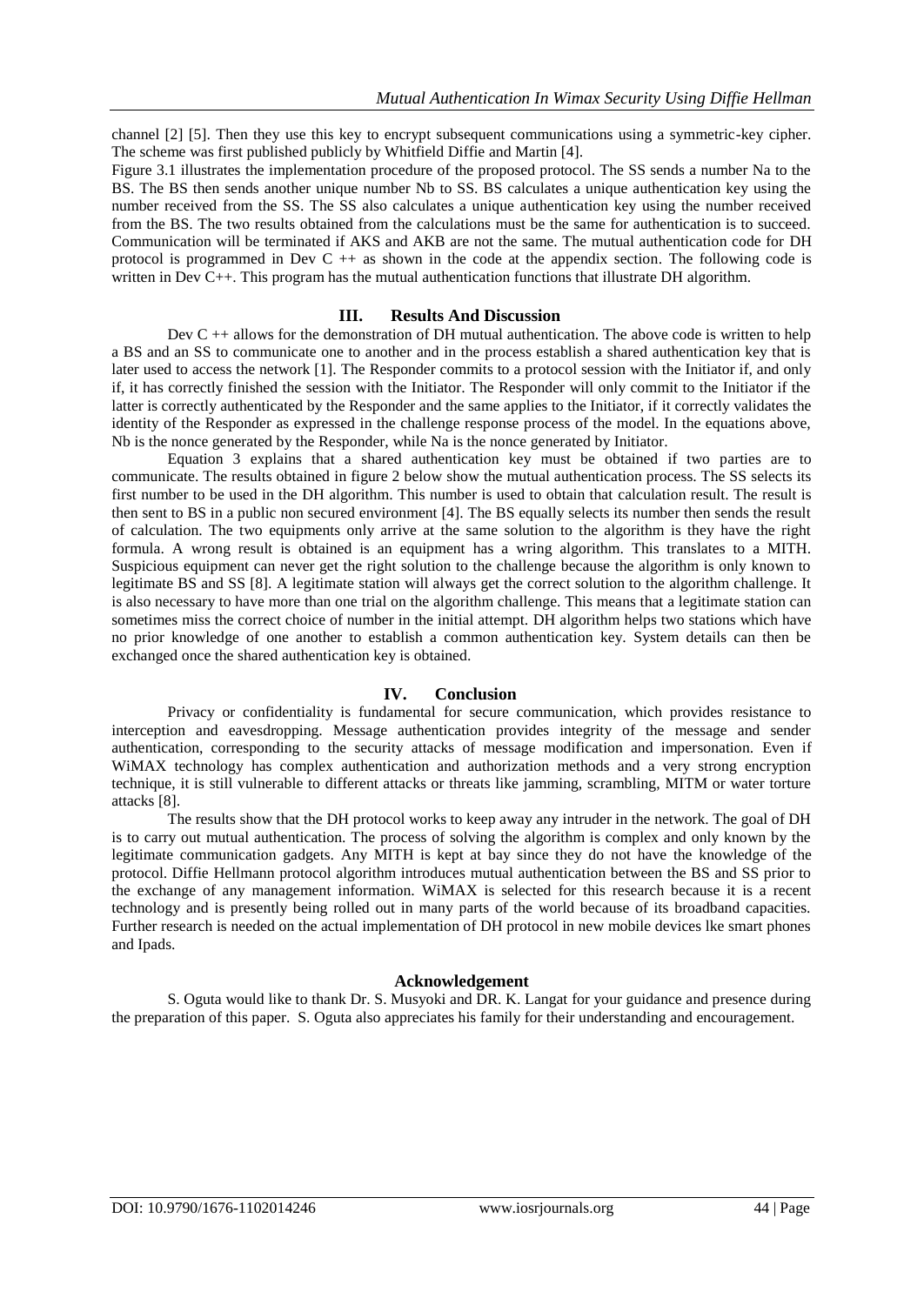

Figure 2: Results of compilation

#### **References**

- [1]. Z.You, X. Xie, W.Zheng," Verification and Research of a WiMAX authentication protocol Based on SSM", ICETC, pp. 34-43, 2010.
- [2]. E.Yuksel," Analysis of the PKMv2 Protocol in IEEE 802.16e-2005 Using Static Analysis", Technical Paper at University of Denmark, pp. 45-54, Feb 2007.
- [3]. Z.You, X.Xie, W.Zheng," Verification and Research of a WiMAX authentication protocol Based on SSM", ICETC, pp. 22-32, 2010.
- [4]. H.Tseng, R.Hong, W.Yang,"A chaotic maps-base key agreement protocol that preserves user anonymity", IEEE ICC, vol. 3, pp. 67- 70, 2009.
- [5]. S.Sidharth, M.P.Sebastian," A Revised Secure Authentication Protocol for IEEE 802.16 (e)", International Conference on Advances in Computer Engineering, pp. 34-42, 2010.
- [6]. K.C.Chen, J.Boberto and B. De Marca, *Mobile WiMAX*. John Wiley & Sons Ltd, p. 56, 2008.
- [7]. M.Barbeau, "WiMAX/802.16 Threat Analysis," in *Proceedings of ACM Q2SWinet'05*, Montreal, Quebec, Canada, 2005, pp. 8-15.
- [8]. K. Jensen, L.Kristensen*,* L. Wells," Colored Petri Nets and CPN Tools for Modeling and Validation of Concurrent Systems", Department of Computer Science, pp. 112-122, 2008.
- [9]. D. Gollmann. *Computer Security Second Edition* West Sussex, England: John Wiley & Sons, Ltd, 2006. Pp. 45.

# **Appendix**

**Implementation Code:** 

#include <iostream> #include <math.h>

using namespace std;

int main ()

{

cout << "\n\n\t\t" ;

int g, a, p, b, b2, A, X, B, Y, C, D, E, F, K1, K2 ;

cout  $<<$  "SS to enter its unique number $\ln\ln$ ";

$$
g=5;
$$

 $p = 7$ ; // the SS and BS agree to use same values of g and p. such an agreement is set at the point of manufacture

cout  $<<$  "\n\n\t\t";

 $\sin \gg a$ ; // the SS selects its unique number for computation

cout  $<<$  "\n\n\t\t\t";

 $A = pow(g, a);$ 

cout  $<<$  "the first SS computation result is  $\ln\ln\nt|t"$ ;

 $B = A \% p;$ 

cout  $<<$  B; // this is the value obtained by the SS

cout << "\n\n\t\t";

 $\frac{1}{X}$  is then sent by the SS across the network to the BS. cout << " BS to enter its first unique number  $\ln\left(\frac{t}{t}\right)$ ;

cin >> b ; // BS selects its unique number for computation